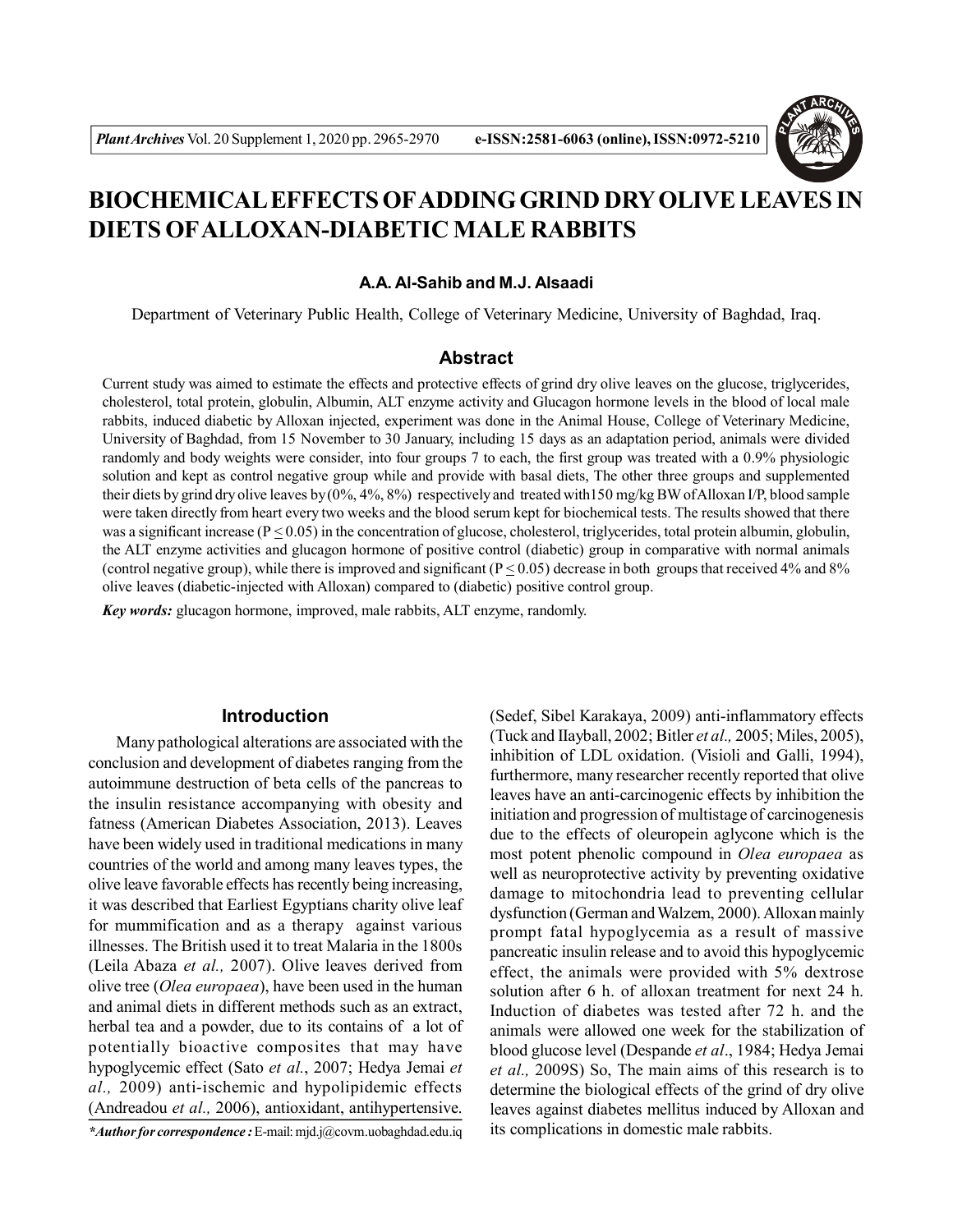# **Material and Methods**

A total of 28 healthy local male rabbits, 2-3 month of age and 1200-1500 gm weight was used obtained from different local markets. Animals were divided randomly into to four groups of seven animals each; body weight was considered and housed individually in cages of (50cm  $\times$  50cm  $\times$  40cm) along the study period of 70 days (from 15 November to January 25 of 2019) including 14 days as an adaptation period.

## **Experimetnal Design**

Animals were divided into 4 groups 7 rabbits to each, Group 1: that getting basal diet free from feed additives and kept as negative control, Group 2: Control group, Diabetic rabbits (treated with Alloxan) fed with Basal diet free from an kept as positive controls. Group 3: Diabetic rabbits (treated with 150mg /km by Alloxan) fed basal diet supplemented with 4% grinding dry olive leaves, Group 4: Diabetic rabbits (treated with 150mg / km by Alloxan) fed basal diet supplemented with 8% of grinding dry olive leaves all group were provided with clean Tap water and feed ad libitum. Along the experimental period the photoperiods was (from 06:00AM to 06:00PM as 12D:12.

# **Olive Leaves Processing**

The olive leaf will collect from different areas of local olive trees clean and dried by electric oven at  $80^{\circ}$ C for 24 hours, then Ground by use a milled electric grinding machine, the powder mixed with wet pellets (macerated in water) to form pasty material which pass from electric meat warp machine to form a new pellets included Olive leaf constitution. The new feed pellets were mixed with powder of Olive leaves as following formula: 40 gm of Ground Olive leaves plus 960 gm of basal diet (pellets)/ group of (8% Olive leaves /diet) and 80 gm of Grind olive leaves plus 920 gm of basal diet (Pellets) /group of (8% Olive leaves /diet). Animals were weighted at each twice week end in the morning before diet supplement.

## **Induce Diabetic**

Diabetes was induced in overnight fasted rabbits by injection of Alloxan monohydrate dissolved in normal saline (0.9% NaCl) at a dose of 150 mg/kg body weight. Whereas the animals of control group received normal saline only. Alloxan can prompt fatal hypoglycemia as a result of massive pancreatic insulin release and to avoid this hypoglycemic effect, the animals were supplied with 5% dextrose solution after 6 h. of Alloxan treatment for next 24 h. Induction of diabetes was tested after 72 h. and the animals were permitted one week for the stabilization of blood glucose level. At seventh day, animals

having a blood glucose level higher than 210 mg/dL were considered diabetic and used for the study Keys, (Al-Bert *et al.*, 2014).

#### **The Study Sample and Parameters**

Body weights of all animals was taken biweekly to find out the total gain and the changes in body weight along the period of experiment. Blood samples were taken biweekly to study some blood parameters and included Total serum protein concentration, albumin globulin concentrations. Glucagon hormones, glucose concentrations. Triglycerides, Cholesterol Liver enzymes: AST, ALT ALP).

# **Blood Sampling**

Blood samples of all groups were collected directly from the heart by sterile syringe (by heart-puncture) while the animals at alive into sterile vials every two week after starting of experiment period. The region of puncture was sterilized. 3ml of blood samples were taken and kept in sterilized gel tube free of anticoagulant substances, to isolated the serum for measuring liver enzymes (AST, ALT and ALP), albumin, serum total proteins, globulin, glucose, triglyceride,cholesterol and glucagon hormone. Immediately after collection the Sera separation samples of all animals were done by using centrifuge (3000 rpm) for 10 minutes and preserved in freezing at  $(-16^{\circ}C - 20^{\circ}C)$ for later use. The most biochemical tests and blood testing were done at the Public Health Laboratory, College of Veterinary Medicine (Şahin *et al*., 2001).

#### **Chemecal Compostion of Basal Diet**

| Items                                | % as fed |
|--------------------------------------|----------|
| Corn                                 | 56.19    |
| Soybean meal, CP 44%                 | 34.6     |
| Dicalcium phosphate                  | 1.18     |
| Soybean oil                          | 5.75     |
| Calcium carbonate                    | 1.35     |
| Salt                                 | 0.35     |
| Mineral premix2                      | 0.25     |
| Vitamin premix 1                     | 0.25     |
| DL-Methionine                        | 0.08     |
| Calculated of composition Metabolize | 3200     |
| able energy (Kcal/ Kg) Calcium (%)   | 0.9      |
| Crude protein (%) Available          | 20       |
| phosphorus $(\% )$ Lysine $(\% )$    | 0.35     |
| Methionine + Cystine $(\% )$         | 1.077    |
| Chromium analyzed (ppb)              | 0.72     |
|                                      | 3.96     |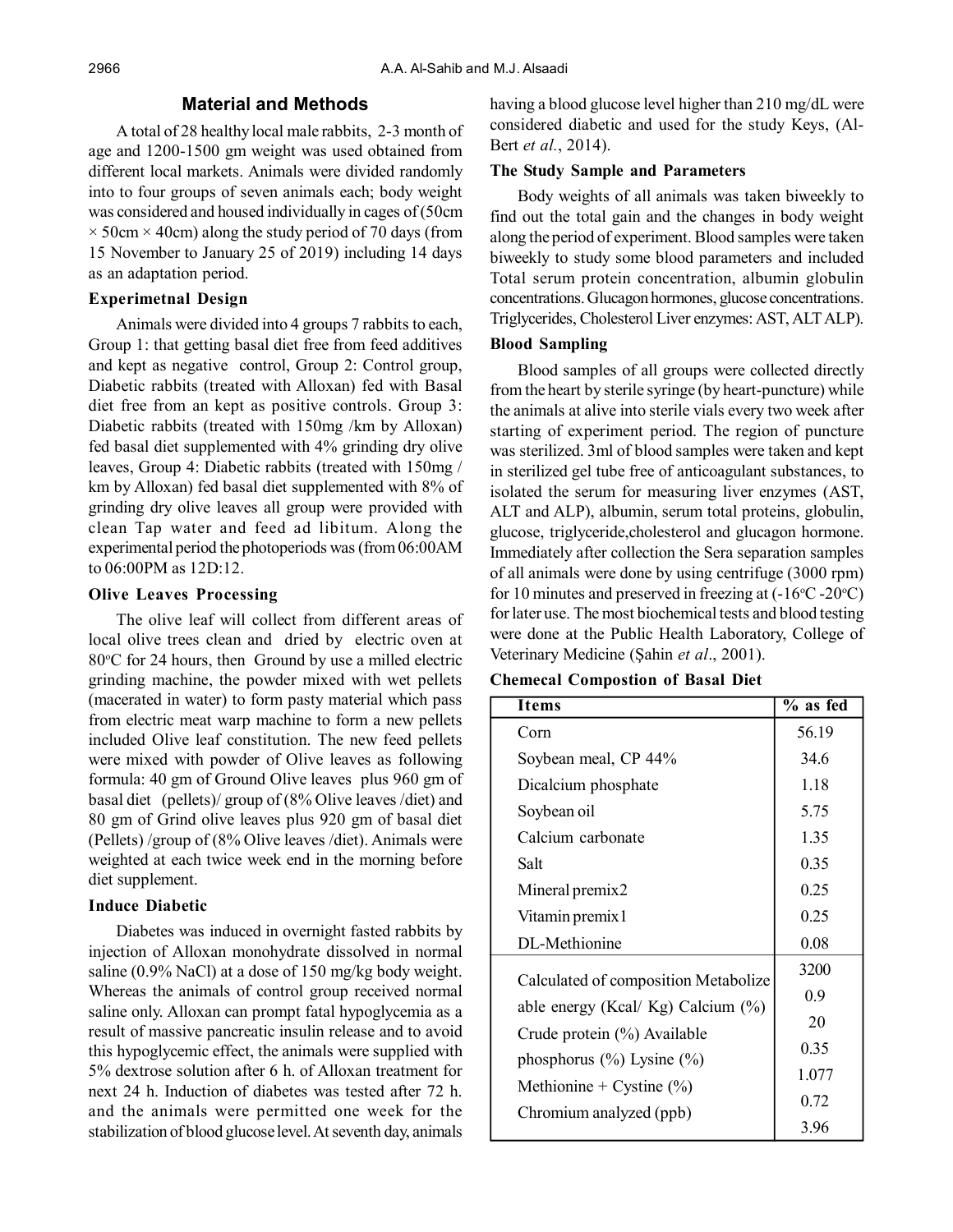| Body weight (gm) |             |                                    |                                    |                                                     |                                   |
|------------------|-------------|------------------------------------|------------------------------------|-----------------------------------------------------|-----------------------------------|
| Period           |             | After two week                     | After four week                    | After six weeks                                     | After eight weeks                 |
| <b>Groups</b>    | $\mathbf n$ | $Mean \pm SE$                      | Mean $\pm$ SE                      | Mean $\pm$ SE                                       | Mean $\pm$ SE                     |
| Con.Gr           | ⇁           | $1262.14\pm54.43$ <sup>a</sup>     | $1357.28\pm48.67$ ab $\pm4.34$ d   | $1468.28 \pm 37.38$ a <sup>*d*</sup>                | $1609.85 \pm 41.39^{*}$ a*        |
| $0\%$ Gr.        |             | $1267.85 \pm 42.11$ <sup>aa*</sup> | $1098.57 \pm 164.88^{\mathrm{b}}$  | $1371.42 \pm 28.00 b^b$                             | $1368.42 \pm 25.32$ <sup>b*</sup> |
| $4\%$ Gr.        |             | $1252.85 \pm 36.52$ <sup>a</sup>   | $1383.14 \pm 28.95$ <sup>a**</sup> | $146142 \pm 29.84$ <sup>a*****</sup> b <sup>*</sup> | $1570.71 \pm 35.95$ <sup>a*</sup> |
| $8\%$ Gr.        |             | $1203.57 \pm 22.24$ <sup>a</sup>   | $1355.57 \pm 37.17$ <sup>ab</sup>  | $1455.14 \pm 35.59$ <sup>a*</sup>                   | $1583.42 \pm 24.48$ <sup>a*</sup> |

**Table 1:** Effect of grind dry olive leaves on body weight in male rabbits induced by Alloxan.

a,b,c,d, differences are statistically significant within groups marked with different letters on the same line ( $p \le 0.05$ ) (horizontal comparison). \* point to significant different compared to Control group ( $p \le 0.05$ ) (vertical comparison).

## **Data Analysis**

The data was analyzed using one-way ANOVA and means were compared using Duncan multiple range test. according to statistical SPSS version 24.

#### **Results and Discussion**

The data in table 1. shows that body weight of normal rabbits or,control negative group had record significantly improvement values with age progress through all the experimental periods, while control positive (diabetic) group had revealed significantly ( $p \le 0.05$ ) lower body weights values compared to normal animals (control negative) as well as the both 4% and 8% treated groups that injected with Alloxan, started from second test after four weeks tend to the end of experiment, However, grind dry olive leaves-treated diabetic rabbits maintained their initial weights during the last 4 week treatment period although at the end of the experiment their body weights were significantly equal to those of normal rabbits. In contrast, with the control positive diabetic rabbits which showed significant ( $p<0.05$ ) loss in body weight when compared to both the normal rabbits and both the 4% and 8% diabetic rabbits at the end of the 4-week experiment despite the deleterious effects of free radicals and oxygen species promoted by induced of diabetic mellitus on the animals that treated by Alloxan this might be due to the protected effects of richness of valuable phenolics compounds in olive leaves and assigned their antioxidant capacity which was not so high, while the antioxidant capacity which was higher than vitamin C and E or pure hydroxyl tyrosol, which is a strong **Table 2:** Effect of grind dry olive leaves on glucose levels in male rabbits induced by Alloxan.

antioxidant (Keys, 1995) and compounds sharing an orthodiphenolic (catecholic) structure possess antioxidant activity (Tuck and Hayball, 2002)

The results of blood serum glucose in table 2, revealed that the control positive (Alloxan) group recorded significant ( $p \le 0.05$ ) higher mean values (346.75 mg/dl, 398.75, 363.00mg/dl 358.75) in first, second, third and fourth tests respectively in, comparative with normal rabbits in control negative as well as in both olive leaves treated groups 4%, 8% OL groups-injected by Alloxanespecially the 8% olive leaves group which were produced better lowering effect than 4% OL group started from second up to the end of the study these results of current study is closely agree with (Gonzalez M 3) reported that hypoglycaemic effects was results from samples collected of the compounds responsible for this activity was oleuropeoside, which revealed its effects at a dose of  $0.16$  g kg<sup>-1</sup>. This compound also established antidiabetic effects in animals with alloxan-induced diabetes. The hypoglycaemic action of this compound might be result from one of di-mechanism: the potentiation of glucose-induced insulin release, or by increased peripheral uptake of glucose (Sahin Selin and Mehmet 2017).

From data illustrated in table 3, there was a significance increase in blood serum glucagon concentration ( $p \leq 0.05$ ) of male rabbits of Alloxan induced diabetic group through all tests of the study period (91.51  $\pm$ 2.73, 93.51  $\pm$ 2.70, 97.04  $\pm$ 2.24, 98.33  $\pm$ 1.94 g/mL) respectively as compared with control negative group as well as the both receiving 4% and 8% olive leaves group and last group recorded

| Blood glucose enzyme Levels (mg/dL) |                                   |                                  |                                           |                                 |                                  |
|-------------------------------------|-----------------------------------|----------------------------------|-------------------------------------------|---------------------------------|----------------------------------|
| Period                              | After four week<br>After two week |                                  |                                           | After six weeks                 | After eight weeks                |
| <b>Groups</b>                       | n                                 | $Mean \pm SE$                    | Mean $\pm$ SE                             | $Mean \pm SE$                   | Mean $\pm$ SE                    |
| Con.Gr                              |                                   | $89.25 \pm 2.95$ °               | 94.50 $\pm$ 3.27 a ****** ab $\pm$ 4.34 d | $87.75 \pm 3.90$ °              | $94.00 \pm 2.82$ <sup>c*</sup>   |
| $0\%$ Gr.                           |                                   | $346.75 \pm 21.72$ <sup>a*</sup> | $398.75 \pm 20.86$ <sup>a*</sup>          | 363.00 ± 15.14 $b^*a^*$         | $358.75 \pm 15.42$ <sup>a*</sup> |
| $4\%$ Gr.                           |                                   | $105.25 \pm 2.28$ <sup>b</sup>   | $167.25 \pm 62.25$ <sup>b*</sup>          | $176.42 \pm 62.25^{b*}$         | $161.50 \pm 64.83$ <sup>b*</sup> |
| $8\%$ Gr.                           | ⇁                                 | $100.00 \pm 2.61$ b*             | 97.50 $\pm$ 0.64 $^{\circ}$               | 93.50 $\pm$ 3.10 $\mathrm{e}^*$ | $95.75 \pm 1.70$ c*              |

a,b,c,d, differences are statistically significant within groups marked with different letters on the same line ( $p \le 0.05$ ) (horizontal comparison). \* point to significant different compared to Control group ( $p \le 0.05$ ) (vertical comparison).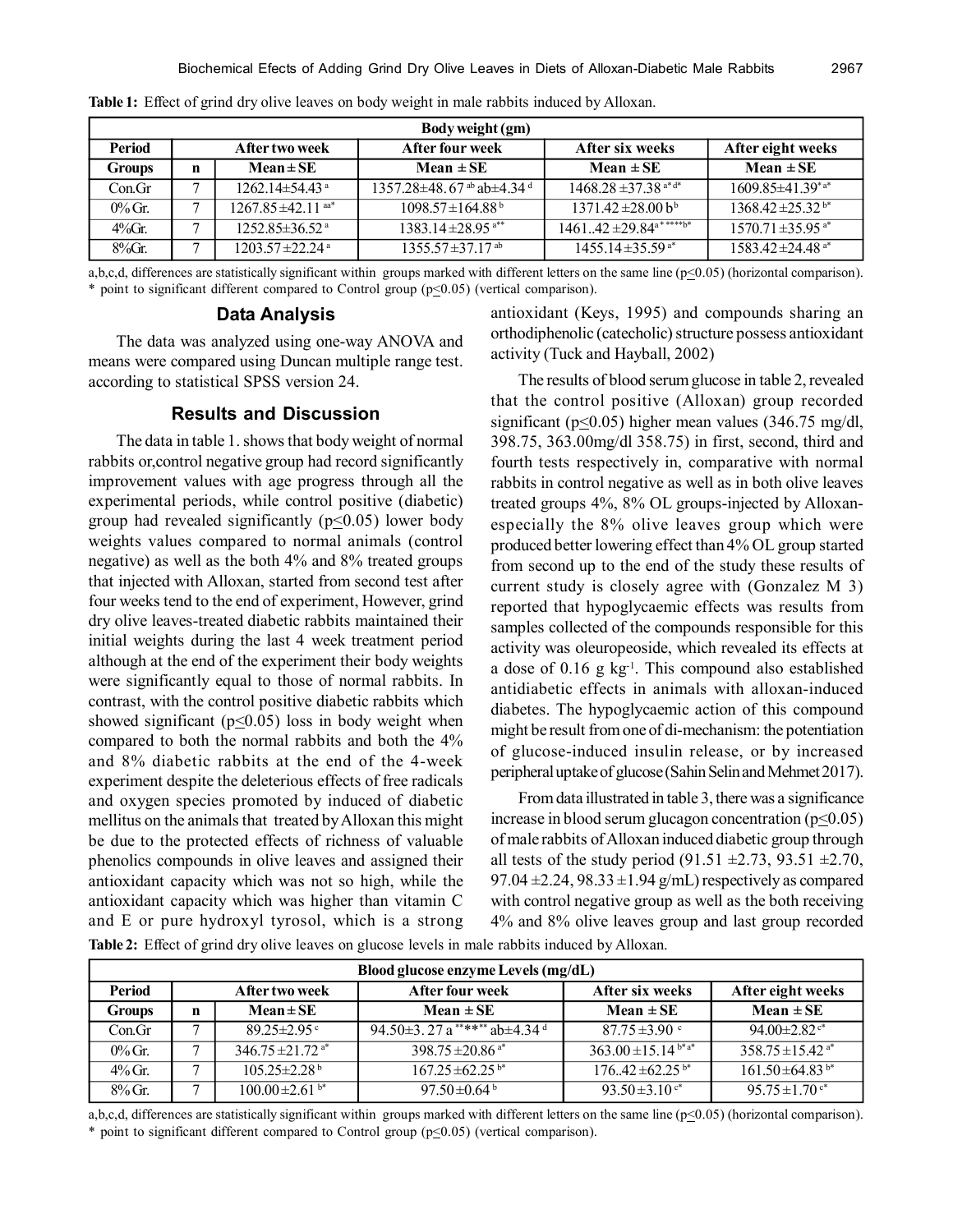| Blood glucagon hormone Levels pico-gram/mL |   |                                |                                |                                 |                                |
|--------------------------------------------|---|--------------------------------|--------------------------------|---------------------------------|--------------------------------|
| Period                                     |   | After two week                 | After four week                | After six weeks                 | After eight weeks              |
| <b>Groups</b>                              | n | $Mean \pm SE$                  | Mean $\pm$ SE                  | Mean $\pm$ SE                   | Mean $\pm$ SE                  |
| Con. Gr                                    |   | $48.14 \pm 2.80$ <sup>d</sup>  | 42.78 $\pm$ 1.11 <sup>d</sup>  | 54.44 $\pm$ 1.01 $\degree$      | $47.03 \pm 1.49$ <sup>d</sup>  |
| $0\%$ Gr.                                  |   | $91.51 \pm 2.73$ <sup>a*</sup> | 93.51 $\pm$ 2.70 <sup>a*</sup> | 97.04 $\pm$ 2.24 <sup>a*</sup>  | $98.33 \pm 1.94$ <sup>a*</sup> |
| $4\%$ Gr.                                  |   | $77.75 \pm 1.55$ b*            | $75.48 \pm 2.10^{b*}$          | $76.23 \pm 0.51$ <sup>bb*</sup> | $76.85 \pm 2.08$ <sup>b*</sup> |
| $8\%$ Gr.                                  |   | $64.74 \pm 1.02$ <sup>c*</sup> | $63.03 \pm 1.01$ c*            | 57.14 $\pm$ 1.21 <sup>d</sup>   | $65.08 \pm 1.59$ <sup>c*</sup> |

**Table 3:** Effect of grind dry olive leaves on Glucagon hormone levels in male rabbits induced by Alloxan.

a,b,c,d, differences are statistically significant within groups marked with different letters on the same line ( $p \le 0.05$ ) (horizontal comparison). \* point to significant different compared to Control group ( $p \le 0.05$ ) (vertical comparison).

the better reducing comparative with receiving 4% olive leaves group, It worthy to mention that the Glucagon is created by enzymatic cleavage of the proglucagon precursor by prohormone-convertase to yield fully processed glucagon of 29 amino acid (Solloway *et al.,* 2015), donates to keep of euglycemia by elevate hepatic glucose production via fasting by prompt of glycogenolysis and glucogenesis (Ramnanan *et al.*, 2011). Dipeptidyl peptidase (Dpp4) persists as a cell surface membranebound peptidase which is expressed in many tissues including the gastro-intestinal system, liver, kidney, the vascular epithelium and the exocrine pancreas, then transfer intracellular signals to transduction pathways (Röhrbon *et al*., 2014). Based on the obtained results which was closely agreement with Albert *et al.,* 2014, who revealed that there was a significance rise in blood serum glucagon values ( $p \le 0.05$ ) of male rabbits in Alloxan prompted diabetic group during the experiment time, On the same context some investigators found that there was a significant elevation in blood serum glucagon concentration in type 2 diabetic patient, (Ceriello *et al.,* 2016) and in accordance with this results with of (Lee *et al.* 2011), who showed a significant rise in mice streptozotocin induced diabetic That,can cause the prompt of production of new glucose process glucogenolysis proliferation of glucose values circulatory plasma (Moran and Dailey, 2011).

Table 4, data in this table declined that the cholesterol values in Alloxan group was recorded significant ( $p<0.05$ ) higher increasing in mean values in cholesterol levels started from beginning till to the end of experiment, in comparative with negative control and both traded group that dealing by Alloxan and treated with grind dry olive leaves particularly 8% OL group that recorded beter reduction than 4% OL group This finding is consistent with (Tadoa, 2005), who found that diabetes-induced by Alloxan, in rabbits caused lack of insulin in, Led to a decrease in the level of ApoE mRNA and increase the level of blood cholesterol (A. Lenich, 2010), such trend may suggested the increasing of cholesterol as a result of increase the activity of Cholesterol Transferaseacyl which responsible for the absorption of cholesterol from the intestine and its activity increase with the full deficiency of insulin (Hori, M., 2004) Acyl) current study was also agreed with (Kaleem, 2005). Who explain that olive leaves affects the manufacturing process, led to prevent cholesterol metabolize and thus reducing its level in the body.

The data shown in table 5, that the Triglyceride values of Alloxan group recorded significantly  $(p<0.05)$  higher increasing in comparative with all groups during all periods of study. Furthermore the 4% and 8% olive leaves treated groups show numerically and significantly ( $p \le 0.05$ ) higher values in compared with normal rabbits in control negative group started from first to final tests after eight weeks of experiment, this finding is consistent with (Bilbis, 2012), who reported that absence or low insulin values through this diabetic will leads decrease in the lipoprotein lipase values that in charge for transforming the triglycerides into fatty acids and glycerol in same trend (Tadoa, 2005). Deficiency described that low level of insulin leads to stimulating hydrolysis of fats in the adipose tissues, leading to increased broadcast of fatty acids from the fatty tissue

**Table 4:** Effect of grind dry olive leaves on Cholesterol levels in male rabbits induced by Alloxan.

| Blood cholesterol Levels $(mg/dL)$ |                                                                           |                                 |                                 |                                 |                                  |
|------------------------------------|---------------------------------------------------------------------------|---------------------------------|---------------------------------|---------------------------------|----------------------------------|
| Period                             | After six weeks<br>After eight weeks<br>After two week<br>After four week |                                 |                                 |                                 |                                  |
| <b>Groups</b>                      | n                                                                         | $Mean \pm SE$                   | Mean $\pm$ SE                   | $Mean \pm SE$                   | Mean $\pm$ SE                    |
| Con. Gr                            | ⇁                                                                         | $103.45 \pm 16.83^{\mathrm{b}}$ | $81.90 \pm 5.61$ c              | $85.06 \pm 4.22$                | $75.98 \pm 2.08$                 |
| $0\%$ Gr.                          | −                                                                         | $169.75 \pm 4.53$ <sup>a*</sup> | $178.91 \pm 2.83$ <sup>a*</sup> | $177.61 \pm 2.89$ <sup>a*</sup> | $165.39 \pm 13.88$ <sup>a*</sup> |
| $4\%$ Gr.                          | −                                                                         | $112.09\pm6.29^{b*}$            | $105.88 \pm 11.37^{\mathrm{b}}$ | $112.40 \pm 8.217$ bb*          | 94.24 ± 1.76 $\degree$           |
| $8\%$ Gr.                          | −                                                                         | 97.25 $\pm$ 1.05 <sup>b</sup>   | $100.79 \pm 4.32$ bc*           | $100.56 \pm 2.59$ <sup>b*</sup> | $113.02 \pm 1.76$ <sup>d*</sup>  |

a,b,c,d, differences are statistically significant within groups marked with different letters on the same line ( $p \le 0.05$ ) (horizontal comparison). \* point to significant different compared to Control group ( $p \le 0.05$ ) (vertical comparison).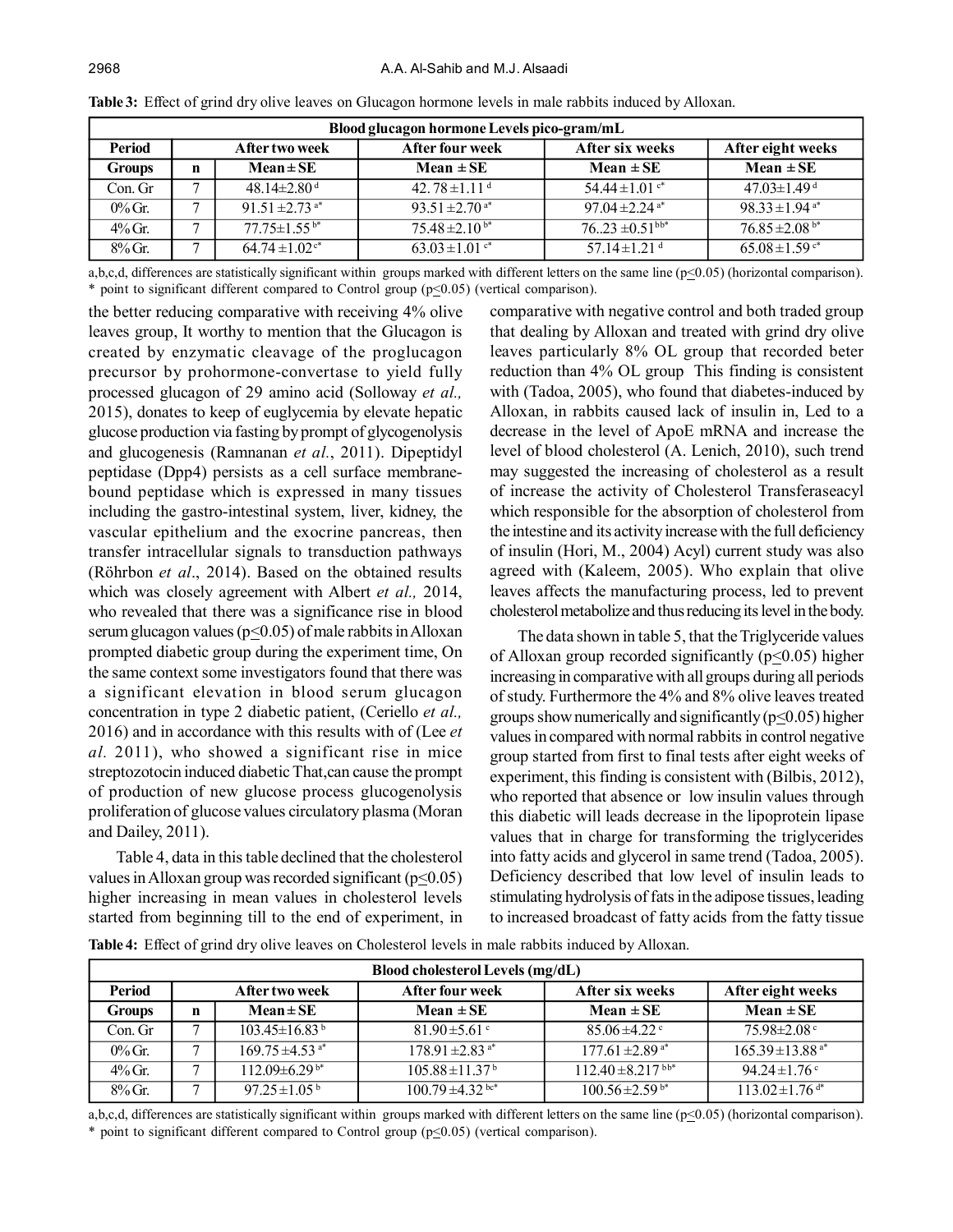| <b>Blood Triglycerids Levels (mg/dL)</b> |   |                               |                            |                                   |                               |
|------------------------------------------|---|-------------------------------|----------------------------|-----------------------------------|-------------------------------|
| <b>Period</b>                            |   | After two week                | <b>After four week</b>     | After six weeks                   | After eight weeks             |
| Groups                                   | n | $Mean \pm SE$                 | Mean $\pm$ SE              | Mean $\pm$ SE                     | Mean $\pm$ SE                 |
| Con. Gr                                  |   | 57.80 $\pm$ 1.64 $^{\rm b}$   | 61.39 $\pm$ 0.98 $\degree$ | $64.46 \pm 1.87$                  | $66.74 \pm 1.45$              |
| $0\%$ Gr.                                |   | $92.48 \pm 2.50$ <sup>a</sup> | 94.30 ± 1.91 $a^*$         | 93.26 ± 1.42 <sup>a*</sup>        | 92.26 $\pm$ 2.01 $\mathrm{a}$ |
| $4\%$ Gr.                                |   | $61.95 \pm 7.89^{\mathrm{b}}$ | 71.64 $\pm$ 0.94 $b^*$     | $64.45 \pm 0.037$ bb <sup>*</sup> | $76.66 \pm 2.13^{b*}$         |
| $8\%$ Gr.                                |   | $64.93 \pm 2.09^{b*}$         | $63.57 \pm 1.51$ °         | $62.96 \pm 2.42^{\mathrm{b}}$     | $65.06 \pm 1.59$ °            |

**Table 5:** Effect of grind dry olive leaves on Triglycerides levels in male rabbits induced by Alloxan.

a,b,c,d, differences are statistically significant within groups marked with different letters on the same line ( $p \le 0.05$ ) (horizontal comparison). \* point to significant different compared to Control group ( $p \le 0.05$ ) (vertical comparison).

| Serum total Ast enzyme (Unit/L) |   |                                                                                  |                                |                                 |                                 |  |  |
|---------------------------------|---|----------------------------------------------------------------------------------|--------------------------------|---------------------------------|---------------------------------|--|--|
| Period                          |   | <b>After four week</b><br>After six weeks<br>After eight weeks<br>After two week |                                |                                 |                                 |  |  |
| <b>Groups</b>                   | n | $Mean \pm SE$                                                                    | Mean $\pm$ SE                  | Mean $\pm$ SE                   | $Mean \pm SE$                   |  |  |
| Con. Gr                         | ⇁ | $81.83\pm4.60$ d*                                                                | 89.18 $\pm$ 1.61 <sup>d</sup>  | $87.89 \pm 5.96$ c*             | $88.23 \pm 4.23$                |  |  |
| $0\%$ Gr.                       | ⇁ | $186.17 \pm 3.12$ <sup>a*</sup>                                                  | $184.31 \pm 4.08$ <sup>a</sup> | $186.44 \pm 3.87$ <sup>a*</sup> | $195.80 \pm 1.09$ <sup>a</sup>  |  |  |
| $4\%$ Gr.                       | ⇁ | $110.47 \pm 7.81$ <sup>b*</sup>                                                  | $127.96 \pm 7.43$ <sup>b</sup> | $115.20 \pm 1.62b^{***b*}$      | $111.73 \pm 1.42$ <sup>b*</sup> |  |  |
| $8\%$ Gr.                       | ⇁ | $104.39 \pm 3.67$ c*                                                             | $103.97 \pm 5.47$ c*           | $106.60 \pm 2.56$ c             | $102.80 \pm 2.42$ c*            |  |  |

**Table 6:** Effect of grind dry olive leaves on AST enzyme activity in male rabbits induced by Alloxan.

a,b,c,d, differences are statistically significant within groups marked with different letters on the same line ( $p \le 0.05$ ) (horizontal comparison). \* point to significant different compared to Control group ( $p \le 0.05$ ) (vertical comparison).

and Triglycerides in the liver.

The results obtained in table 6, showed that there was significant increasing ( $p \le 0.05$ ) of AST enzyme activities in blood serum of local male rabbits injected with Alloxan  $(0\%)$  (OL) group in comparative with normal rabbits of negative group which recorded the lowest values,as well as the both receiving of 4% OL and 8% OL groups that injected with 150m/gm BW of Alloxan and the animals received 8% OL shown better decreasing than 4% OL group. The reduction in the means of the AST enzyme activities at the last test was (102.80±2.42 U/l) in compared with the positive control  $195.80 \pm 1.09$ U/l started from first to last test of experiment. This result is in agreement with some investigators whom reveled (Moran *et al*., 2011; Nannipieri, 2005; Ramnanan *et al*., 2011) that Increased activities of liver enzymes such as AST, ALT and ALP are associated with hepatocellular injury accompanied with insulin resistance, metabolic syndrome and type II diabetes A significant decrease in AST levels occurred from the start to the end of the month in the diabetic rabbits treated with olive leaves. The decrease in the liver enzymes may be due to the presence of some active constituent like flavonoids and terpenoids in the OL which have hepatoprotective effect against hepatotoxins (Miles *et al*., 2005**)**.

#### **References**

Al-Bert, B.B., J.G. Derraik and C.M. Brennan (2014). Higher omega-3 index is associated with increased insulin sensitivity and more favorable metabolic profile in middle agent overweight. *Sci. Rep.,* **4:** 6697.

- American Diabetes Association (2013). Diagnosis and classification of diabetes mellitus. *Diabetes Care*., **36(Suppl):** S67-S74
- Andreadou, I., E.K. Iliodromitis, E. Mikros, M. Constantinou, A. Agalias, P. Magiatis, A.L. Skaltsounis, E. Kamber, A. Tsantili-Kakoulidou (2006). The olive constituent uropein exhibits anti-ischemic, antioxidative and hypolipidemic effects in anesthetized rabbits. *J. Nutr.*, **136:** 2213-2219.
- Bilbis, L.S. (2012). Hypoglycemic and hypolipidemic effects of aqueous extract of Arachis hypogaea in normal and alloxan induced diabetic rats. *Phytomedicine.*, **9(6):** 553-555.
- Bitler, C.M., T.M. Viale, R. Damaj and R. Crea (2005). Hydrolyzed olive vegetation water in mice has anti-inflammatory activity. *J. Nutr.*, **135:** 1475-9
- Ceriello, A., S. Genovese, E. Mannucci and E. Gronda (2016). Glucangon and heart in type 2 diabetes : new perspectives. Cardiovasc. *Diabetol*., **15(1):** 123.
- Despande, S.S., S.K. Sathe and D.K. Salunkhe (1984). Chemistry and safety of plant polyphenols. *Adv. Exp. Med. Biol.*, **177:** 457-495.
- German, J.B. and R.L. Walzem (2000). The Health Benefits of Wine. *Annu. Rev. Nutr*., **20:** 561-593.
- Gonzalez, M., A. Zarzuelo, M. Gamez, M. Utrilla, J. Jimenez and I. Osuna (1992). Hypoglycemic activity of olive leaf. *Planta. Med.,* **58:** 513-515.
- Hanley, A.J., K. Williams, A. Festa, L.E. Wagenknecht, R.B. Jr. DíAgostino and S.M. Haffner (2005). *Diabetes.,* **54:** 3140.
- HedyaJemai, Abdelfattah El Feki and Sami Sayadi (2009). Antidiabetic and Antioxidant Effects of Hydroxytyrosol and uropein from Olive Leaves in Alloxan-Diabetic Rats. *J. Agric. Food Chem*., **57(19):** 8798-8804.